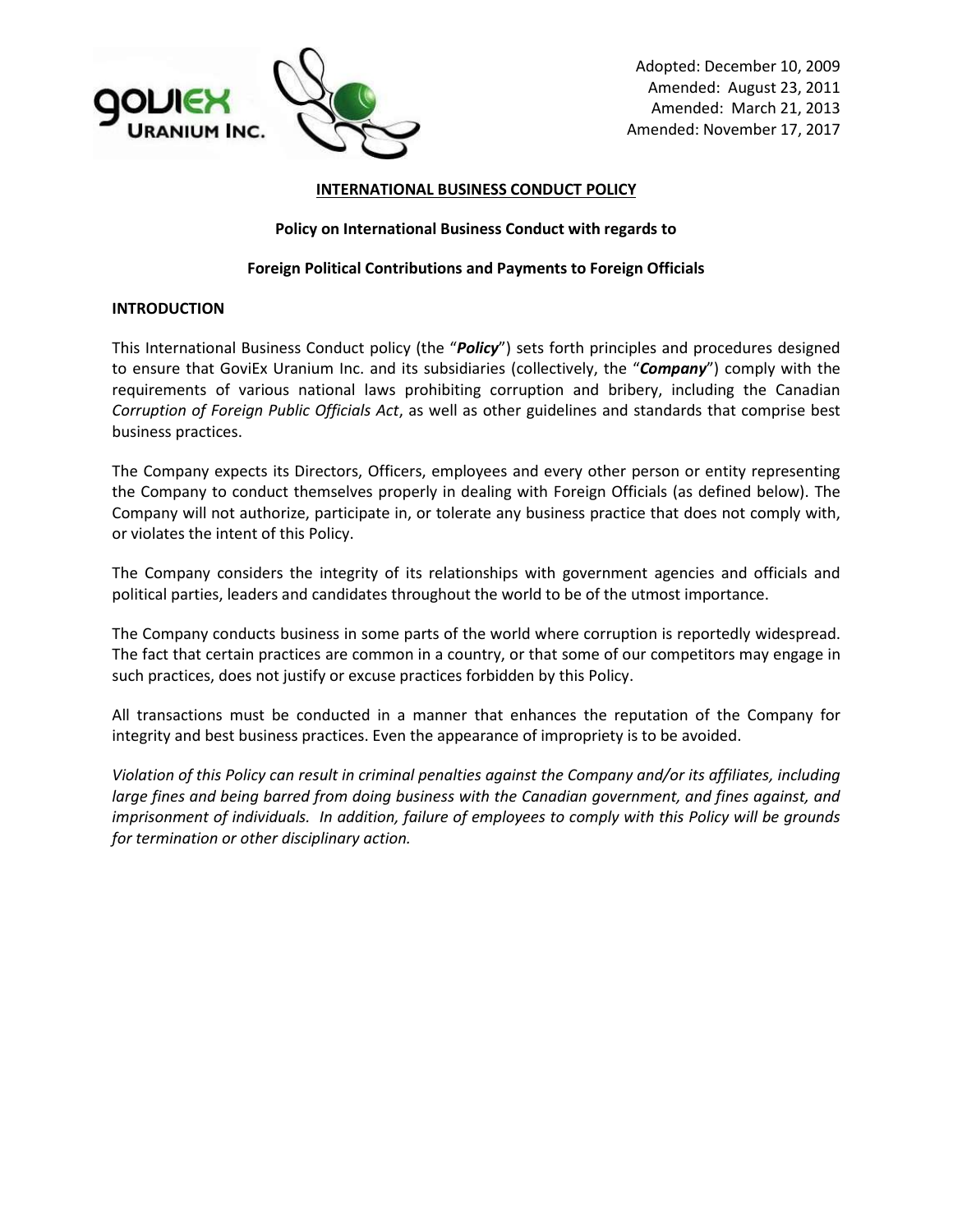# **TABLE OF CONTENTS**

|     |                                                                                     |                                                                                   | Page |
|-----|-------------------------------------------------------------------------------------|-----------------------------------------------------------------------------------|------|
| 1.  |                                                                                     |                                                                                   |      |
| 2.  |                                                                                     |                                                                                   |      |
|     | 2.1                                                                                 |                                                                                   |      |
|     | 2.2                                                                                 |                                                                                   |      |
| 3.  |                                                                                     |                                                                                   |      |
| 4.  |                                                                                     |                                                                                   |      |
|     | 4.1                                                                                 |                                                                                   |      |
|     | 4.2                                                                                 |                                                                                   |      |
| 5.  |                                                                                     |                                                                                   |      |
|     | 5.1                                                                                 |                                                                                   |      |
|     | 5.1.1                                                                               |                                                                                   |      |
|     | 5.1.2                                                                               |                                                                                   |      |
|     | 5.1.3                                                                               |                                                                                   |      |
|     | 5.1.4                                                                               |                                                                                   |      |
|     | 5.2                                                                                 |                                                                                   |      |
|     | 5.3                                                                                 |                                                                                   |      |
|     | 5.4                                                                                 |                                                                                   |      |
|     | 5.5                                                                                 |                                                                                   |      |
|     | 5.6                                                                                 |                                                                                   |      |
| 6.  | DILIGENCE REQUIRED WHEN HIRING EMPLOYEES AND OTHER REPRESENTATIVES AND CONTRACTORS: |                                                                                   |      |
|     |                                                                                     |                                                                                   |      |
|     | 6.1                                                                                 | Guidelines for Engaging Employees, Representatives and Independent Contractors  9 |      |
|     | 6.2                                                                                 |                                                                                   |      |
|     | 6.3                                                                                 |                                                                                   |      |
| 7.  |                                                                                     |                                                                                   |      |
|     | 7.1                                                                                 |                                                                                   |      |
|     | 7.2                                                                                 |                                                                                   |      |
| 8.  |                                                                                     |                                                                                   |      |
|     | 8.1                                                                                 |                                                                                   |      |
|     | 8.2                                                                                 |                                                                                   |      |
|     | 8.3                                                                                 |                                                                                   |      |
| 9.  |                                                                                     |                                                                                   |      |
|     | 9.1                                                                                 |                                                                                   |      |
|     | 9.2                                                                                 |                                                                                   |      |
|     | 9.3                                                                                 |                                                                                   |      |
|     | 9.4                                                                                 |                                                                                   |      |
| 10. |                                                                                     |                                                                                   |      |
|     | 10.1                                                                                |                                                                                   |      |
|     | 10.2                                                                                |                                                                                   |      |
|     | 10.3                                                                                |                                                                                   |      |
|     | 10.4                                                                                |                                                                                   |      |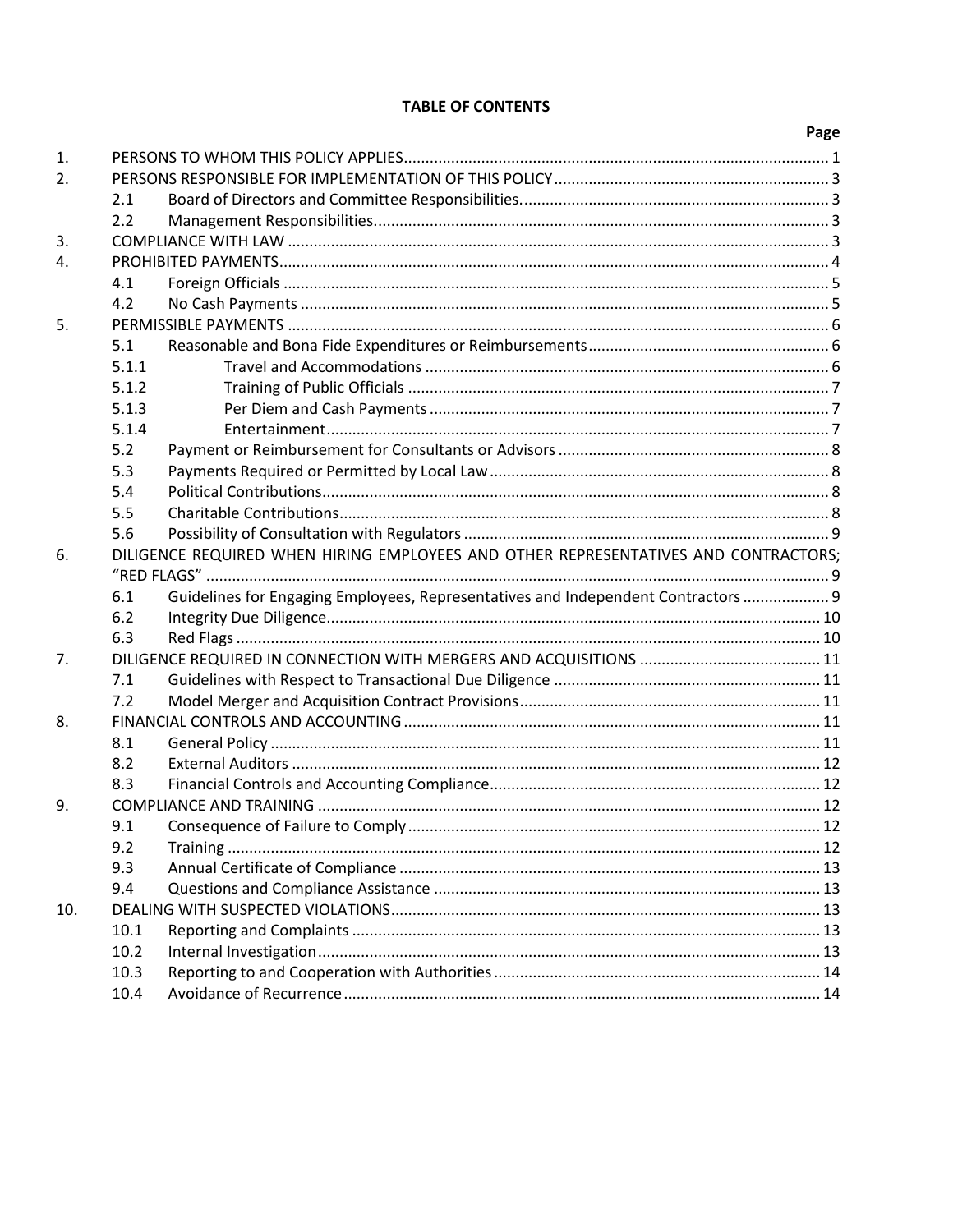## **1. PERSONS TO WHOM THIS POLICY APPLIES**

<span id="page-2-0"></span>This Policy applies to

 $\overline{a}$ 

GoviEx Uranium Inc.

 All wholly or partially owned subsidiaries of GoviEx Uranium Inc. where GoviEx Uranium Inc. owns or controls more than 50% of the voting stock or otherwise exercises control (each, a "*Controlled Subsidiary*")

 All Directors, Officers and employees of the Company, including those who are seconded to third-parties or to an affiliate that is not a Controlled Entity.

 All persons, whether or not employees, and all entities who are at any time authorized to interface with Foreign Officials for the Company as agents, representatives or independent contractors.

*Policies of Controlled Subsidiaries*. Certain Controlled Subsidiaries may adopt and implement their own policies, procedures or requirements dealing with the same subject matter. Provided that the policies, procedures and requirements of such Controlled Subsidiary have been determined by the Corporate Secretary, Chief Executive Officer or Chief Financial Officer of the Company (collectively the "*Legal*  Officer<sup>"1</sup>) in consultation with external legal counsel of the Company, as may be deemed appropriate by such Legal Officer, to be consistent in all material respects with this Policy, then the Directors, Officers, employees, agents and representatives of such Controlled Subsidiary shall comply with the policies, procedures and requirements of such Controlled Subsidiary, and will not be subject to this Policy. Directors, Officers, employees, agents and representatives of GoviEx Uranium Inc. shall always be required to comply with this Policy even in relation to any conduct that relates to a Controlled Subsidiary with its own approved policy.

<sup>1</sup> The Corporate Secretary, Chief Executive Officer and Chief Financial Officer of the Company may from time to time delegate to one or more members of staff (or other persons) responsibility for any task contemplated hereunder to be performed by such person, and each reference herein to "Legal Officer" shall be to the Corporate Secretary, Chief Executive Officer or Chief Financial Officer or to such delegate, as the case may be.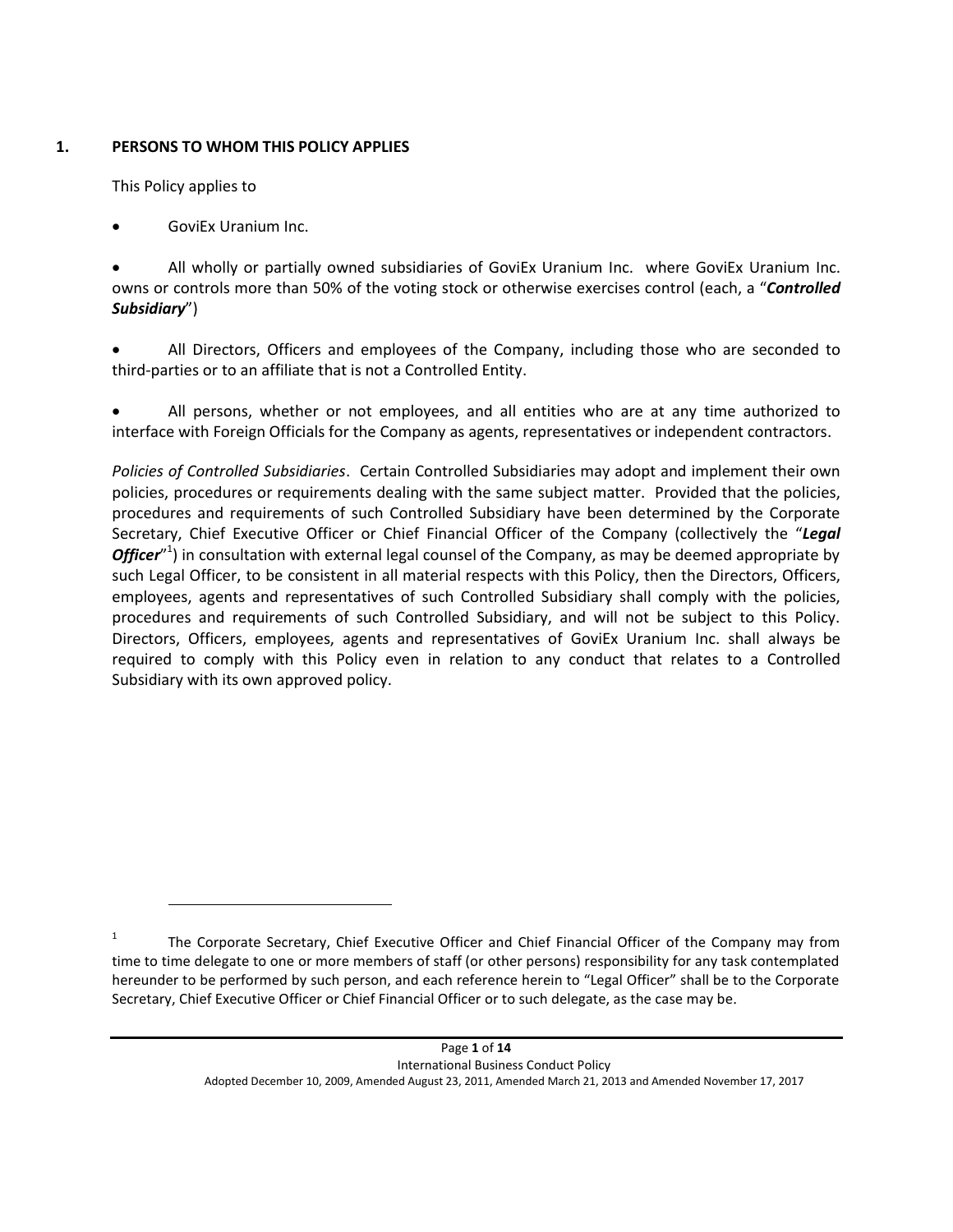*Non-Controlled Affiliates*. All persons subject to this Policy shall use all reasonable efforts to cause any affiliate of the Company that is not a Controlled Subsidiary to adopt and follow policies substantially consistent with this Policy and/or to act in accordance with this Policy. The Company entity that holds an interest in such affiliate, together with any person subject to this Policy who serves as a Director, Officer or employee of, or is seconded to, any such affiliate shall at all times act and vote in accordance with this Policy and in a manner reasonably designed to cause such non-controlled affiliate and its Directors, Officers, employees, agents and representatives to act in the manner that would be required were this Policy to apply to them directly. In addition, such persons shall report to the Legal Officer any material and/or recurring violations of this Policy by such Non-Controlled Affiliate.<sup>2</sup>

*Agents, Representatives and Independent Contractors*. Persons who are authorized to act for or represent the Company and its Controlled Subsidiaries, and certain independent contractors who perform services for the Company and its Controlled Subsidiaries where such services may require them to interface with Foreign Officials (as defined below in Section 4.1), shall be required to agree to undertake such representation, or perform such services, in a manner consistent with this Policy, by inclusion in their respective contracts of the language to be provided for this purpose by the Legal Officer. Managers must ensure that the requirements of this Policy are carefully reviewed and discussed with every individual, firm or other entity considered to represent the Company and its Controlled Subsidiaries whose services may require them to interface with Foreign Officials, and that each is provided with adequate legal counselling regarding compliance. As set out in more detail in Section 6.1, managers shall make certain that the selection of agents, representatives and independent contractors includes a thorough review of their background and credentials, and careful considerations of their proposed activities, particularly when the "red flags" listed in Section 6.3 are present.

*Joint Ventures*. All new joint venture, joint operating, shareholders, partnership or similar agreement governing the operation of any project or Controlled Subsidiary shall comply with this Policy and shall include language provided for this purpose by the Legal Officer.

 $\overline{a}$ 

<sup>2</sup> Persons serving as officers or directors of Controlled Subsidiaries or non-controlled affiliates may be subject to contractual or legal duties of confidentiality that conflict with the requirement under this Policy to report certain matters to the Legal Officer. In many circumstances, the obligation under this Policy to report illegal or potentially illegal conduct should prevail over such duties of confidentiality owed to the subsidiary or affiliate, but special care should be taken if such report would violate specific legislation (such as bank secrecy laws) or privacy duties owed to third parties. The Company employees who are officers or directors of subsidiaries or affiliates who believe that such a report might conflict with some other duty or obligation shall consult with the Legal Officer before making a report to any other officer or employee of the Company.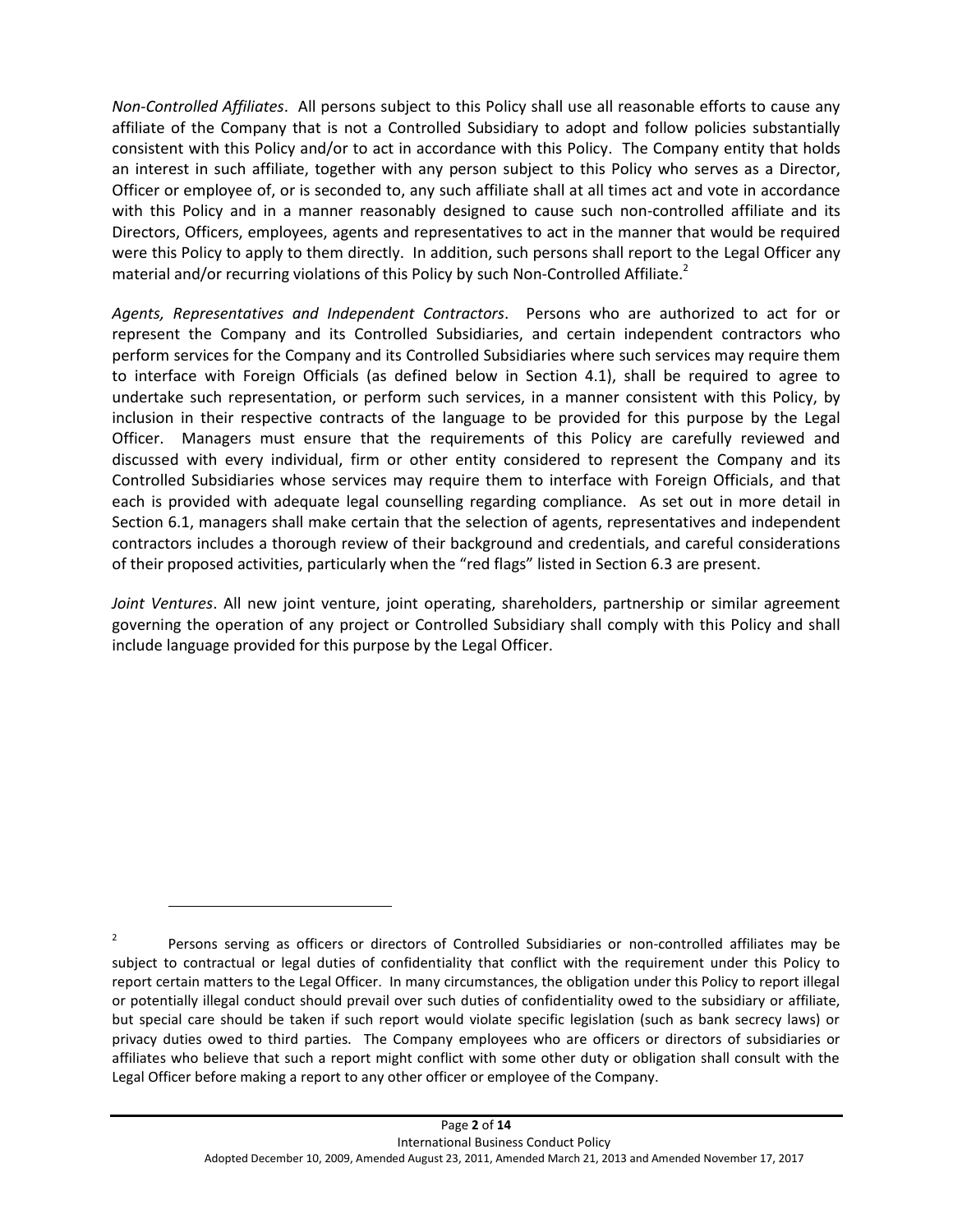## **2. PERSONS RESPONSIBLE FOR IMPLEMENTATION OF THIS POLICY**

## **2.1** *Board of Directors and Committee Responsibilities*.

This Policy and each amendment hereto has been reviewed and approved by the Board of Directors of the Company (the "*Board*").

The Board of Directors has designated its Nominating and Corporate Governance Committee (the "*NCGC*") as the committee responsible, among other things, for reviewing the adequacy and appropriateness of this Policy and reporting periodically to the Board hereon.

Not less than once every three years, or more frequently as the Legal Officer shall determine, he/she shall review with the NCGC the adequacy and appropriateness of this Policy, and shall recommend to such committee any changes that he/she believes are necessary or desirable in order to achieve the purposes hereof.

The Audit Committee of the Board (the "*AC*") is responsible for monitoring, on behalf of the Board, compliance with this Policy and reporting periodically to the Board thereon. As part of its annual review of procedures for the receipt, retention and treatment of complaints regarding accounting, internal control or audit matters, the Audit Committee shall review the operation of Section 10 and the procedures for dealing with complaints regarding the matters covered by this Policy.

## **2.2** *Management Responsibilities.*

The Company's Chief Executive Officer (the "*CEO*") is responsible for ensuring that the Company conduct business in accordance with this Policy. The CEO shall communicate the strong support of senior management for this Policy and shall endeavour to foster a strong "culture of compliance" throughout the group.

The Legal Officer is responsible for (i) promulgating this Policy to all persons subject to it, (ii) obtaining the annual certifications required by Section [9.3,](#page-14-0) (iii) establishing and supervising a program for the training of all persons subject to this Policy in accordance with Section [9.2,](#page-13-0) (iv) providing consultation and advice with respect hereto, (v) investigating, in accordance with Section [10,](#page-14-1) possible violations of this Policy brought to his or her attention, and (vi) reporting annually to the CEO and the AC regarding compliance with this Policy.

The Chief Financial Officer (the "*CFO*") is primary responsibility for this Policy as it relates to financial controls and accounting.

*Every person subject to this Policy is responsible for conducting himself or herself in accordance with this Policy, and for doing all things reasonably necessary to cause all persons he/she supervises to conduct themselves in accordance herewith*.

# **3. COMPLIANCE WITH LAW**

As stated in the Company's Code of Business Conduct and Ethics, all Company employees shall comply with all applicable governmental laws, regulations and rules. This Policy has been designed based on the relevant statutes in Canada dealing with bribery and dealings with Foreign Officials. As a practical matter, it also should result in compliance with most laws relating to these subjects in the various other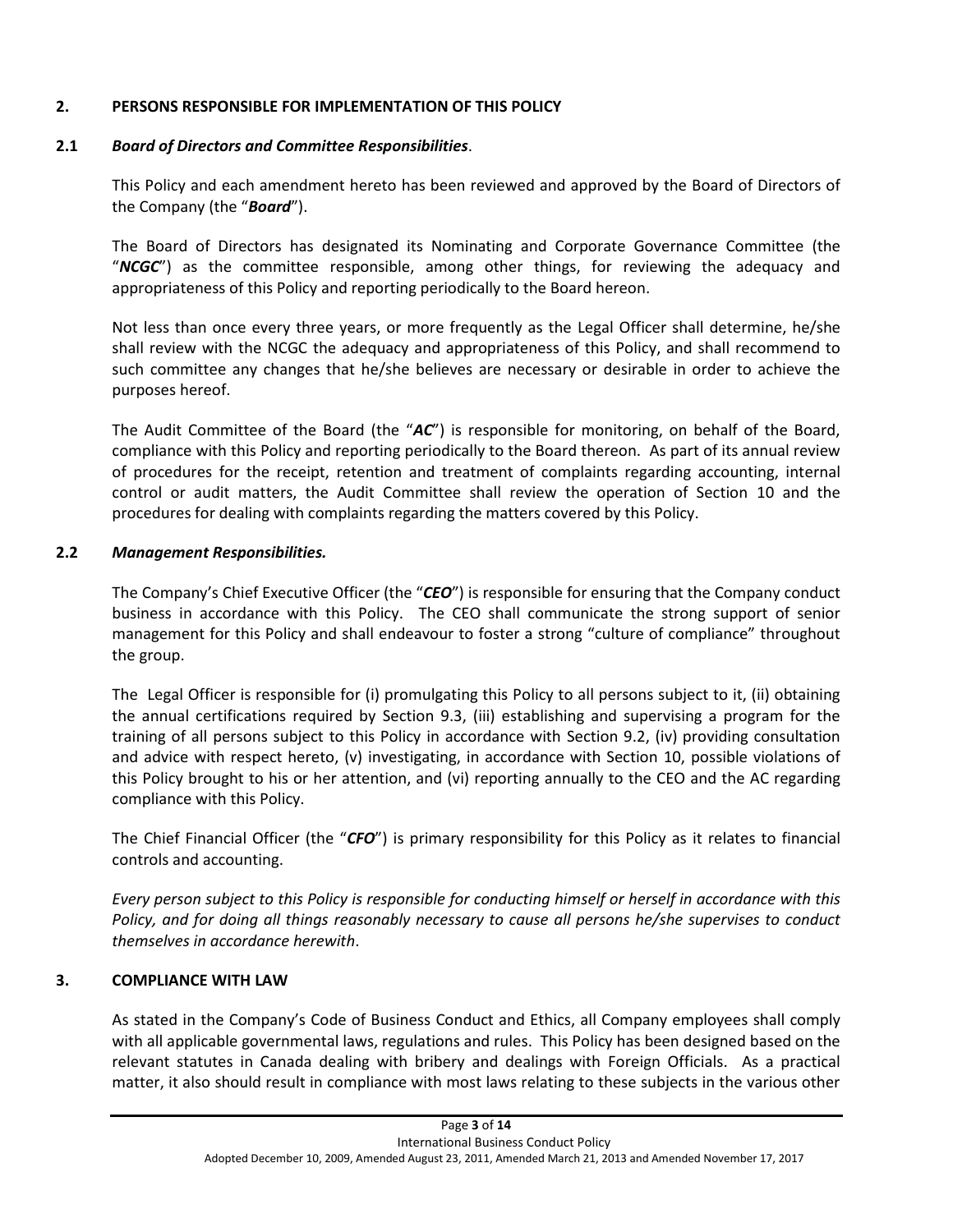countries where the Company does business or to which it may be subject. However, all persons subject to this Policy are required also to comply with all local laws in the jurisdictions where they are conducting business, and in the case of any proposed payment or transaction shall (following consultation with the responsible Officers of the relevant business unit and the Legal Officer) take advice from qualified local counsel to assure that such payments or transactions also comply with all applicable local laws.

# **4. PROHIBITED PAYMENTS**

 $\overline{a}$ 

No person subject to this Policy shall give or pay, or offer, promise or agree to give or offer, or authorize the giving or payment, directly or indirectly, of money or any Thing of Value (as defined below) to any Foreign Official or to any person for the benefit of a Foreign Official for purpose of:

- influencing an official act or decision (or as consideration therefore),
- inducing such Foreign Official to do or omit to do any act,

 inducing such Foreign Official to use his/her influence to affect or influence any governmental or official act or decision, or

securing any other improper advantage,

in each case in order to (i) obtain (whether for such person, his/her employer or any other person or entity) a contract or other business, (ii) direct a contract or other business to any person or entity, (iii) retain business or (iv) obtain or retain any other advantage in the course of business.

"*Things of Value*" include, but are not limited to money, gifts, entertainment, kickbacks, loans, rewards, the provision of facilities or services at less than full cost, and an advantage or benefit of any kind (whether constituting, or derived from, corporate funds or assets, or personal or other funds or assets).

Any such offers, gifts, payments, promises, agreements and authorizations made indirectly through a third party are also prohibited.

Any such offers, gifts, payments, promises, agreements and authorizations by a person subject to this Policy to a person other than a Foreign Official are also prohibited if such person subject to this Policy knows that the Thing of Value is for the benefit of a Foreign Official. "Knowing" for this purpose means more than actual knowledge. A person subject to this Policy will be deemed to "know" that the Thing of Value is for the benefit of a Foreign Official if he/she has acted with conscious disregard or avoidance of warning signs or grounds for suspicion ("red flags") like those discussed in Section [6.3,](#page-11-0) or with deliberate ignorance (meaning a failure to conduct reasonable inquiry and diligence in the circumstances). A payment to a relative<sup>3</sup> or close friend of a Foreign Official shall raise a presumption that the payment is for the benefit of the Foreign Official, and is thus prohibited under this Policy, unless reasonable inquiry and diligence ascertain that the payment will not be for the benefit of the Foreign Official.

<sup>3</sup> This applies to relatives of Foreign Officials other than children, spouses, parents or siblings. A child, spouse, parent or sibling of a Foreign Official is to be treated as a Foreign Official himself/herself under this Policy, as set out in Section 4.1.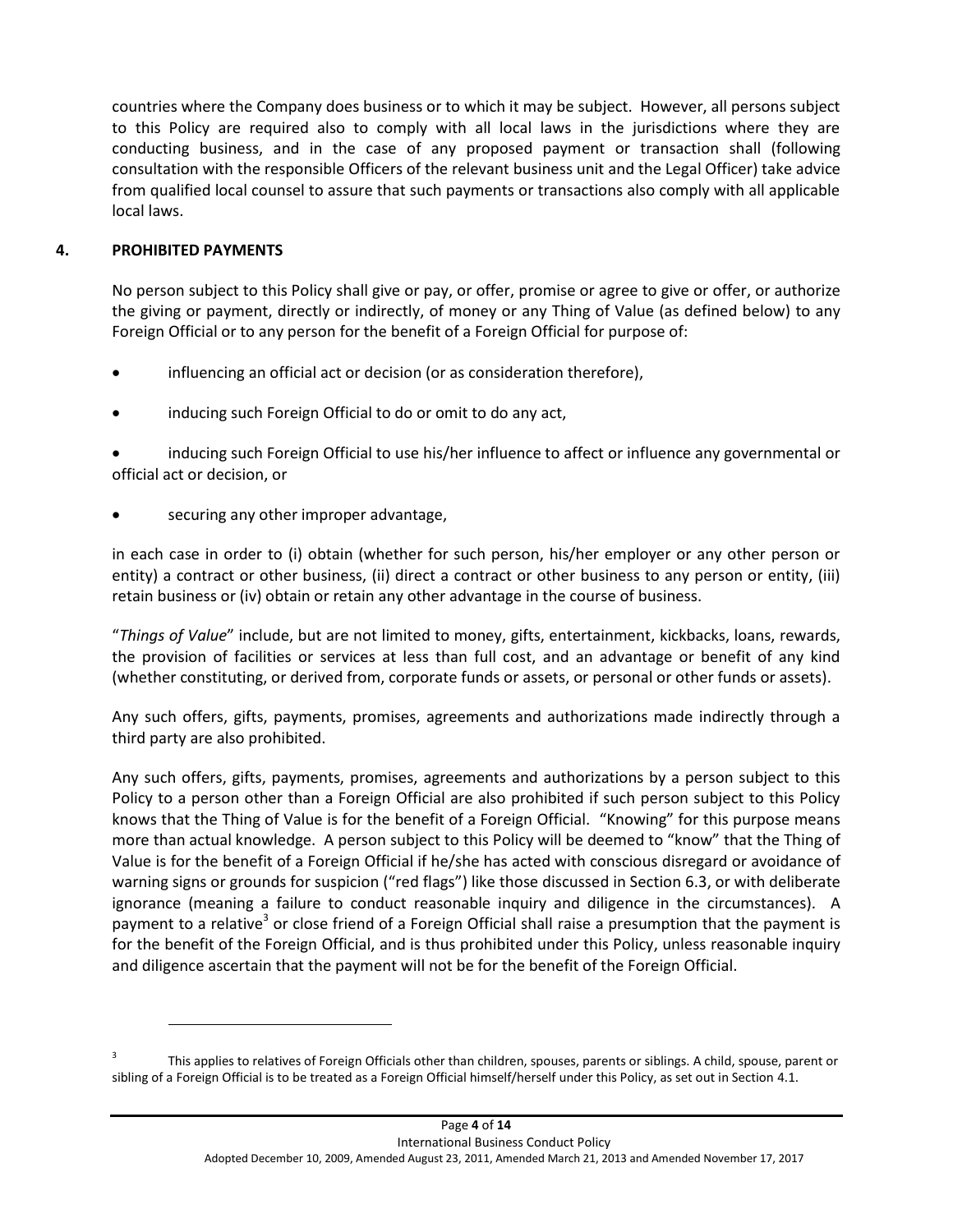*No employee will suffer demotion, penalty or any other adverse consequence for refusing to make a prohibited payment, even if such refusal results in a loss of business or other adverse consequence to the business*.

- **4.1** *Foreign Officials.* The rule above applies to all contacts with any Officer or employee of, or any person representing or acting on behalf of any foreign government, or any department, ministry, agency, authority or instrumentality (including corporations or similar entities owned or controlled or operated for the benefit) of such foreign government or of any governmental authority (such as a state, authority, district or municipality) thereof or therein. This also applies to any public international organization (such as the United Nations, the World Bank, the International Finance Corporation, the Multilateral Investment Guarantee Agency, regional multilaterals such as the Asia Development Bank and the European Bank for Reconstruction and Development and the International Monetary Fund) and any official, employee or representative thereof, and includes any foreign political party, party official or candidate. "Foreign Official" also includes a child, spouse, parent or sibling of a Foreign Official, even if a payment is not in fact for the benefit of the related Foreign Official. Whenever "**Foreign Official**" is used in this Policy, you should understand it to include all of the above and to include officials in both Canada and the United States. 4
- **4.2** *No Cash Payments.* No payments to any third party shall be made in cash other than documented petty cash disbursements. No corporate cheques shall be written to "cash," "bearer" or third party designees of the party entitled to payment. No payments should be made (a) outside the country where the recipient resides or (b) to bank accounts held in a name other than the name of the party to which the payment is owed, without prior written approval of the Legal Officer.

Examples of purposes for which such payments are prohibited include:

- obtaining, renewing or amending any mining concession, lease or license
- winning a bid

 $\overline{a}$ 

- having a contract agreed or signed
- obtaining a needed permit or approval
- having a tax or other fine, claim or proceeding withdrawn, compromised or settled
- obtaining the vote or approval of a government representative
- obtaining confidential information

<sup>4</sup> Because the Company seeks to comply with the applicable statutes in both Canada and the United States, the term "foreign" for this purpose includes Canada (whose officials are "foreign officials" under the U.S. *Foreign Corrupt Practices Act*) and the United States (whose officials are "foreign officials" under the Canadian *Corruption of Foreign Public Officials Act*).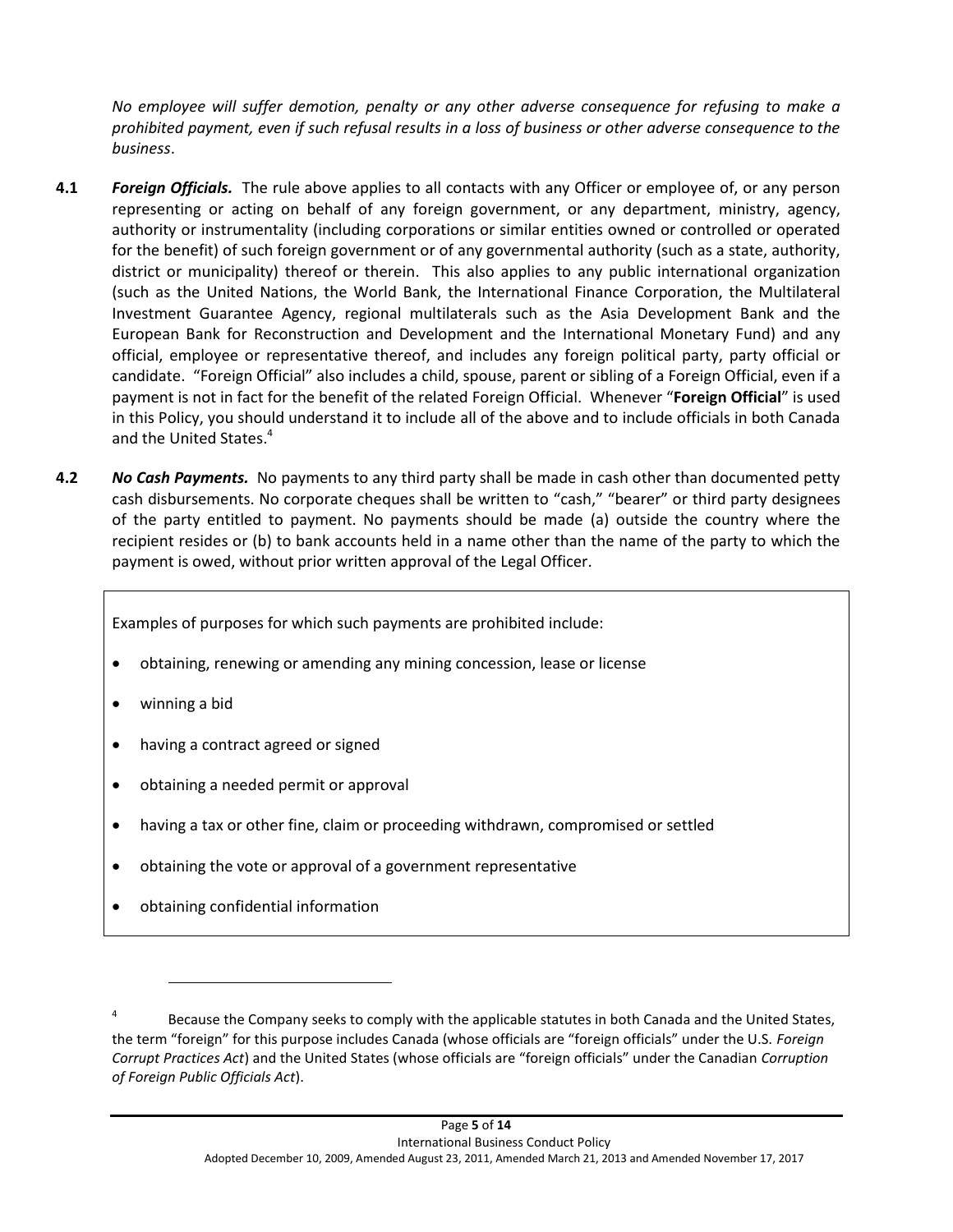### **5. PERMISSIBLE PAYMENTS**

Despite the general prohibitions described above, certain loans, rewards, advantages, benefits or other payments to Foreign Officials are permissible.

<span id="page-7-0"></span>These permissible payments include:

**5.1** *Reasonable and Bona Fide Expenditures or Reimbursements.* This Policy does not prohibit payment of or reimbursement for reasonable and bona fide expenditures such as travel and lodging expenses incurred by or on behalf of a Foreign Official, provided that (i) such expenses were *directly related* to legitimate business purposes such as promotion, demonstration or explanation of business or investment by the Company or meetings for the negotiation, signature or performance of contracts with a foreign governmental entity and (ii) payment by businesses for such expenses is widely accepted, customarily practiced, and permitted or required under local law. For example, if the Company was negotiating a mining concession with a foreign government and meetings were being held outside of the relevant country based on grounds of business efficacy or necessity, the Company could organize and pay for reasonable airplane travel, hotel and food costs, provided that it was legal under local law for Foreign Officials to have such costs paid by a the Company with which the government was negotiating. However, the Company could not, for example, pay for a vacation by such Foreign Official as part of such a trip, or pay for purchases of personal items by such Foreign Official while on such trip. Such payments are only to be made with the prior written approval of the Legal Officer, who is to consider all the facts and circumstances. More specific guidance is provided below.

## **5.1.1** *Travel and Accommodations*

The Company shall not pay or reimburse for the travel expenses, such as airfare, hotel accommodations, meals and other incidentals ("travel and accommodations costs"), of Foreign Officials, except in the circumstances described in [5.1](#page-7-0) above.

Such payments are only to be made with the prior written approval of the Legal Officer, who is to consider all the facts and circumstances. Payment or reimbursement should preferably be made pursuant to an agreement with the relevant entity to do so (such as an agreement with a governmentowned joint venture partner that the joint venture or the Company will pay the costs of Directors attending joint venture the Company board meetings), or if not, should be disclosed to the Foreign Official's employer before the expenses are incurred. The Company should never agree to a request to keep such payments or reimbursements confidential.

Travel and accommodation costs must be modest and in accordance with the government agency's own travel regulations, to the extent they exist. If a Foreign Official is at a level of seniority commensurate with that of a Company employee for whom there exists formal internal restrictions on travel and accommodation costs, the public official shall adhere to those restrictions. If a public official is at a level of seniority commensurate with a Company senior executive, the public official's travel and accommodation costs shall not exceed the costs that would be deemed appropriate for a Company senior executive.

Travel must be direct between the public official's place of residence and the specific destination where the training or promotional visit will take place, except in exceptional circumstances. Under no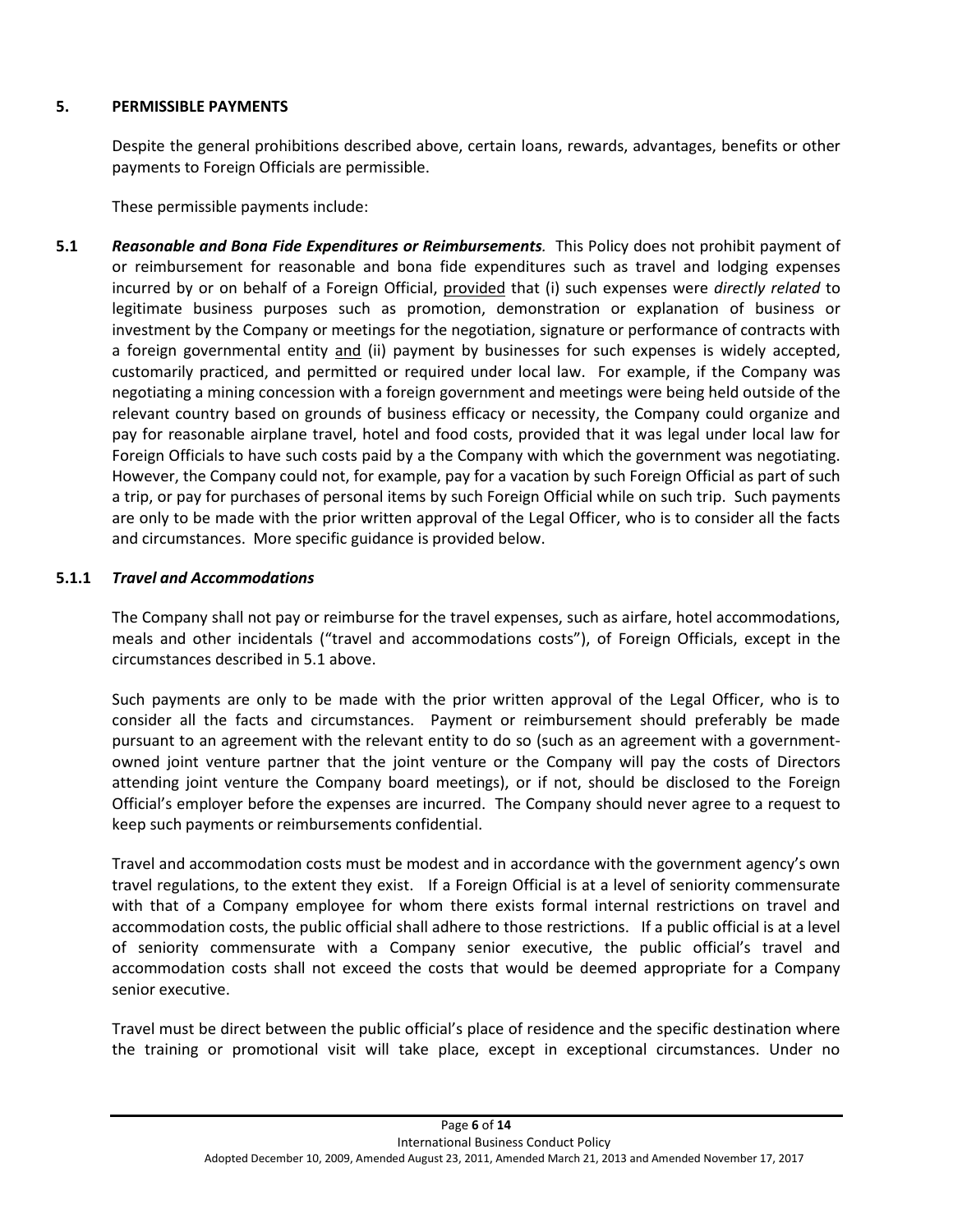circumstances shall the cost of any side trips be paid or reimbursed that are not ancillary to a legitimate business purpose.

Travel and accommodation costs must normally be paid directly to the third-party provider. In exceptional circumstances, where payment directly to the third-party provider is not practicable, payment may be made directly to the Foreign Official's employer upon documentation of valid thirdparty receipts and confirmation that the expenses incurred are reasonable. Funds for travel and accommodation costs or reimbursement for such costs shall not be provided directly to the Foreign Official, except in exceptional situations.

Expenses incurred for spouses and family members shall not be paid or reimbursed, except in exceptional situations. Exceptional circumstances may include, for example, a Joint Venture Board or Management Committee meeting attended by representatives of both the Company and a government agency where the spouses of all such representatives are invited.

### **5.1.2** *Training of Foreign Officials*

Pursuant to a contract, the Company may provide technical or other substantive capacity enhancement training to Foreign Officials on subjects within the Company's expertise provided that the carrying out of such training program has been approved in writing by the Legal Officer. It must be ensured that a superior of the Foreign Official to be trained has selected the individuals from his or her agency to attend such capacity enhancement training.

It is preferred that the capacity enhancement training be provided at the government agency or department's facility. If that is not feasible, the capacity enhancement training may be provided at, or close to, the most suitable Company facility.

### **5.1.3** *Per Diem and Cash Payments*

The Company shall not provide per diem payments directly to any Foreign Official. However, the Company may pay the government agency a per diem for each Foreign Official which shall not exceed the lesser of the amounts prescribed in the government agency's regulations and the Company's policies. The government agency would then be responsible to pay each Foreign Official.

Cash payments should almost never be made to a Foreign Official. However, small expense reimbursements and small advances may be provided in exceptional situations where deemed absolutely necessary in connection with legitimate business purposes. Any such payment must be approved by the manager of the relevant business unit and reported to the Legal Officer. Any such payment must be reconciled against receipts and it must be confirmed that the expenses are reasonable under the circumstances.

### **5.1.4** *Entertainment*

The Company shall not pay for other expenses, such as costs related to entertainment, sightseeing excursions or other leisure activities, except such costs that are reasonable in value and are not extravagant, that are permitted under the regulations of the Foreign Official's agency or other applicable regulations of his/her government, constitute part of normal hospitality and politeness, and are incidental to a business purpose. Extravagant means excessive in the circumstances considering, among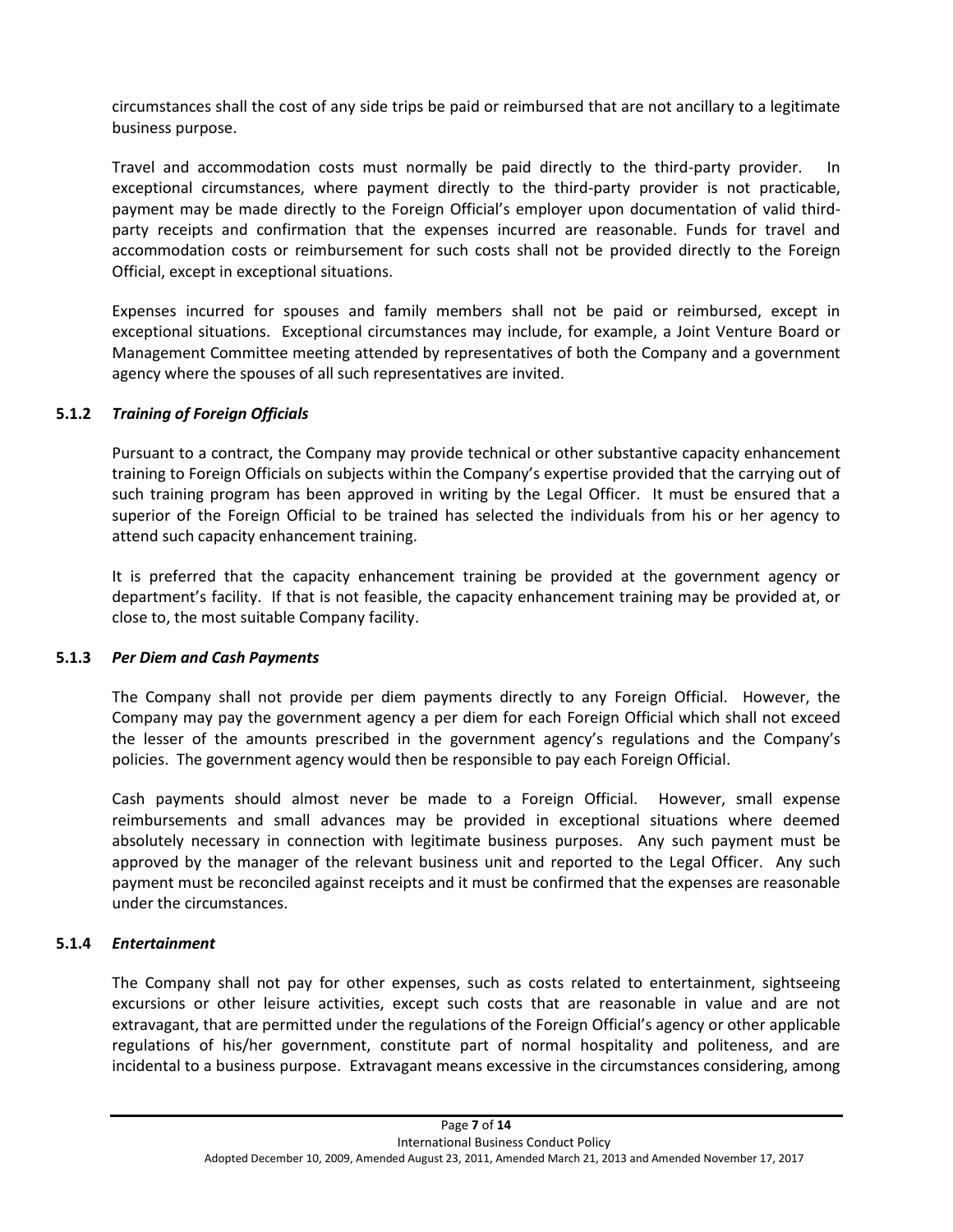other things, the seniority of the Company Officer hosting the entertainment, the rank or seniority of the person being entertained, and the type and nature of entertainment expected under the business practices in the relevant jurisdiction and industry.

- **5.2** *Payment or Reimbursement for Consultants or Advisors*. It can be proper for the Company to agree, as part of an arm's length legal business arrangement or contract negotiation, to pay, or reimburse a government, for the cost of a consultant, lawyer, banker or other advisor to the government. However, particular care must be taken to assure that no part of any such payment or reimbursement is being applied, directly or indirectly, to make any improper payment. This requires, but is not limited to, the making by the consultant or advisor of representations and agreements regarding compliance with applicable law and the absence of any improper payment, using the language to be provided for this purpose by the Legal Officer. In each case, the Legal Officer must be informed in advance of entering into any contract to make any such payment or reimbursement and consulted with respect to what additional procedures, if any, are required in the circumstances. The Legal Officer shall be consulted again prior to the making of any such payment and shall specify procedures required in the circumstance including, for example, inquiries into the registered and beneficial ownership of any bank accounts to which payments are proposed to be made.
- **5.3** *Payments Required or Permitted by Local Law*. Canadian laws allow making a payment to a Foreign Official if such payment is permitted or required under the written laws and regulations of the relevant country (and/or rules of the relevant political party or international organization). Prior written approval of the Legal Counsel is required before relying on this saving provision. The Legal Counsel must obtain local law advice satisfactory to him or her before authorizing the payment and must be satisfied that the payment is required for legitimate business purposes. The Legal Officer may withhold such approval even though the payment appears to be permitted or required by local laws.
- **5.4** *Political Contributions.* In certain countries, political contributions are lawful and expected as a matter of good corporate citizenship. The Company or a Controlled Subsidiary may make political contributions in foreign countries in which they conduct business activities, provided such contributions are not unlawful, conform to local practice, are appropriate in amount, and are properly recorded in the relevant accounting records. The appropriateness of the amount of any contribution shall be determined with reference to accepted business practices in the relevant country, and by reference to the amounts commonly contributed by other corporations of similar size.

As a matter of prudence, however, use of funds or assets of the Company or any Controlled Subsidiary to make foreign political contributions, directly or indirectly, must be approved in advance and in writing by the CEO and the Legal Officer.

**5.5** *Charitable Contributions*. The Company is frequently solicited for charitable contributions in countries in which it operates. As part of the Company's commitment to good corporate citizenship and sustainable development, executives are authorized in certain circumstances to make such contributions. These contributions may take the form of goods or services, technical assistance or training, or financial support. However, particular care must be taken to assure that the recipient charity is a bona fide charity, regulated and supervised as such in the jurisdiction, and that the Company has no reason to believe that the charity itself may be operated directly or indirectly for the private benefit of any Foreign Official. If any Foreign Official is a Director or Officer of the charity, or is otherwise closely associated with the charity, the Legal Officer shall be informed and shall advise the responsible executive what inquiries or other procedures shall be required in order to obtain a high level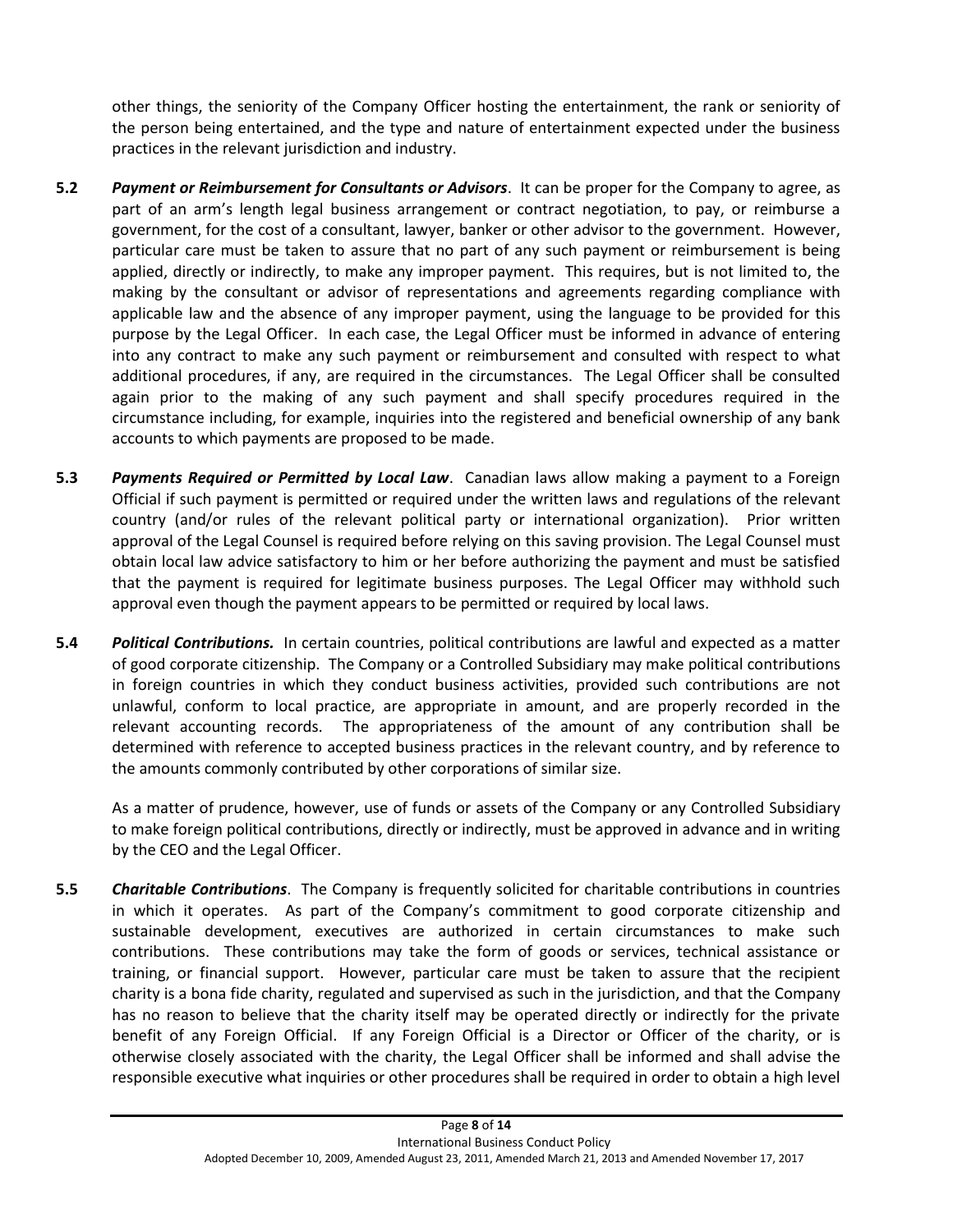of assurance that the contribution will not be used to make a prohibited payment or to influence the decision of a Foreign Official who is associated with the charity.

**5.6** *Possibility of Consultation with Regulators***.** In case of uncertainty about the legality of certain payments, the Legal Officer may decide to request a legal opinion from outside counsel (in Canada or in any relevant jurisdiction) and/or a statement from the Canadian Department of Justice under the *Corruption of Foreign Public Officials Act*.

## <span id="page-10-0"></span>**6. DILIGENCE REQUIRED WHEN HIRING EMPLOYEES AND OTHER REPRESENTATIVES AND CONTRACTORS; "RED FLAGS"**

**6.1** *Guidelines for Engaging Employees, Representatives and Independent Contractors*. Care and due diligence are required when selecting an employee or any partner (including joint venture partner), representative, agent, consultant, lobbyist, subcontractor, supplier, distributor or intermediary to represent the Company and its Controlled Subsidiaries in interactions with Foreign Officials (each, a "*Third Party*"), taking the following factors into consideration:

 A cogent business case can be made for employing the Third Party to represent the Company and its Controlled Subsidiaries.

- Employ and deal with only appropriately qualified and reputable individuals or firms.
- Ensure that compensation is reasonable and proportionate in light of the services.
- Obtain appropriate internal approvals for activities and transactions.

 Record agreements with Third Parties in writing and describe the true relationship between the parties.

 Always keep in mind that the Company and its Officers and employees may, in some circumstances, be held responsible for actions of other employees or Third Parties.

 Ensure that any employee or Third Party representing or acting on behalf of the Company who interfaces with Foreign Officials understands and agrees to comply with the principles and procedures of this Policy. The Company's model provisions relating to anti-corruption should, as appropriate under the circumstances, be included in contracts with such third-parties. These model provisions are available from the Legal Officer.

 As more fully set out in Section [8](#page-12-0) below, maintain timely, accurate and complete records of all expenditures of the Company funds and dispositions of its other assets. Payments to Third Parties must only be made against satisfactory documentation, and must be accounted for in accordance with the accounting standards applicable in the entity's jurisdiction (e.g., Canadian Generally Accepted Accounting Principles (GAAP) or International Financial Reporting Standards (IFRS)).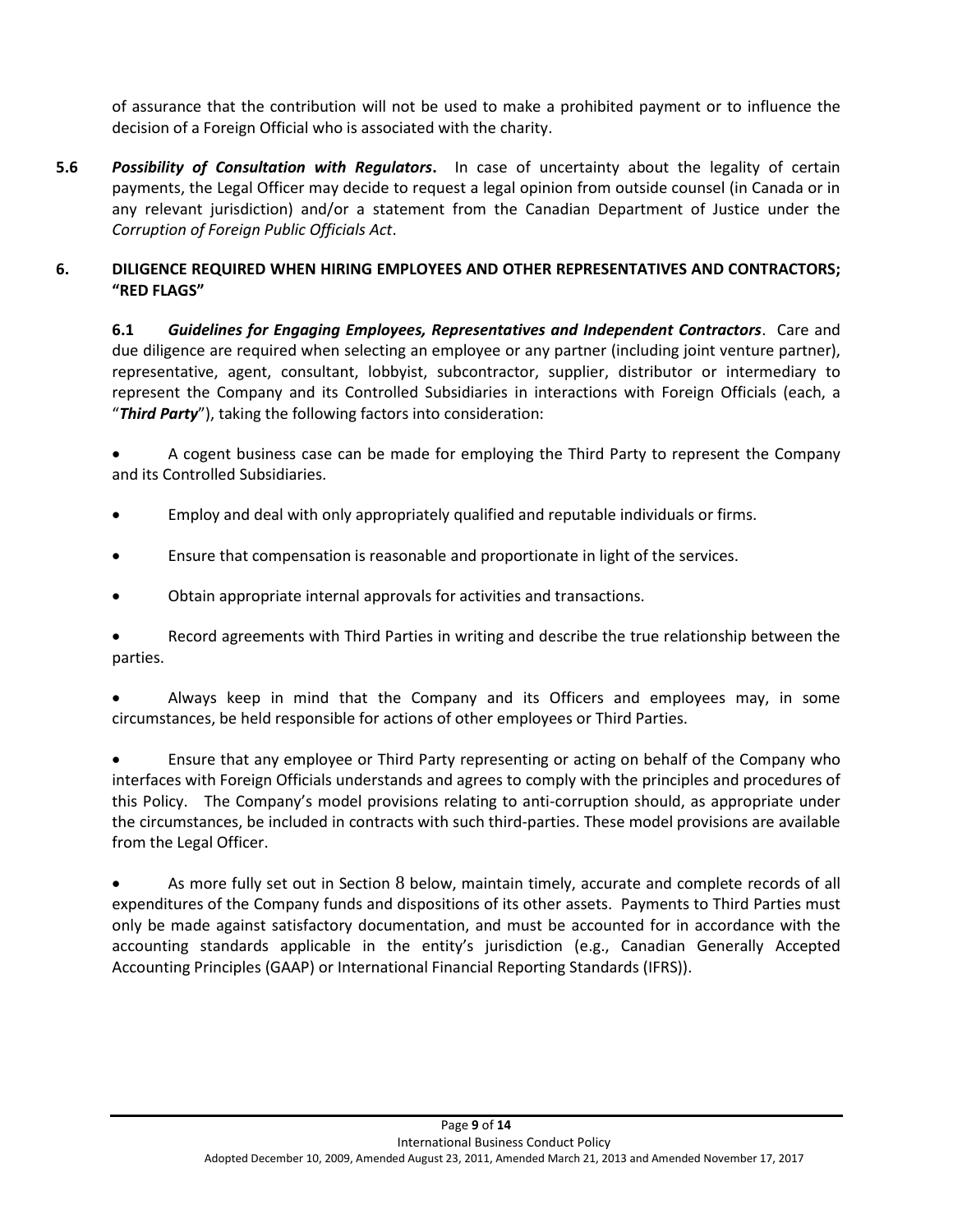- **6.2** *Integrity Due Diligence.* Before entering into an agreement with a Third Party, an integrity due diligence check should be carried out, in consultation with the Legal Officer, to permit the identification and further examination of any negative indicators or "Red Flags." Greater detail regarding how and under what circumstances to conduct integrity due diligence is available from the Legal Officer.
- <span id="page-11-0"></span>**6.3** *Red Flags*. Be alert to the following "Red Flags" and seek the assistance of counsel and management in resolving any doubts before proceeding with the transactions or activity to which the concerns relate, and document the investigation or due diligence conducted, and the resolution of concerns.

## *Red Flags*

- Dealing in *countries that Transparency International ("TI") has determined to be highly susceptible to corruption* (corruption is deemed to be "rampant" in countries with a score of less than 3.0 on TI's Corruption Perception Index).
- Dealing with a *government or government-owned company, or with a government official*.
- *Past accusations* or instances of improper business practices involving the employee, Third Party or Foreign Official.
- The employee, Third Party or Foreign Official has *a reputation for bribery* or kickbacks.
- An employee or Third Party representative has *influence over the decision-making process* at issue.
- An employee or Third Party representative has a *family or other relationship* that could improperly influence the decision-making process at issue.
- An employee or Third Party representative suggests that he or it has or can make *"special arrangements"* with regards to the decision-making or action process at issue.
- An employee or Third Party representative seeks an *unusually large payment* or commission, a "*success fee*," or seeks payment or commission before the announcement of the decision or action at issue.
- An employee or Third Party representative suggests that *bids* or other request or applications be made *through a specific individual, firm or other entity*.
- An employee or Third Party representative requests that a *commission* or other payment be made *in a third country or to another name*, or in cash.
- Any payment is requested to a bank in a "tax haven" jurisdiction (e.g. the Cayman Islands) or in a country identified by the FATF (Financial Action Task Force on Money Laundering) as a "Non-Cooperative Country or Territory."
- An employee or Third Party is *reluctant to provide requested information*, or *does not publicly disclose* his or her representation of the Company.
- An *intermediary* is involved for no apparent good reason.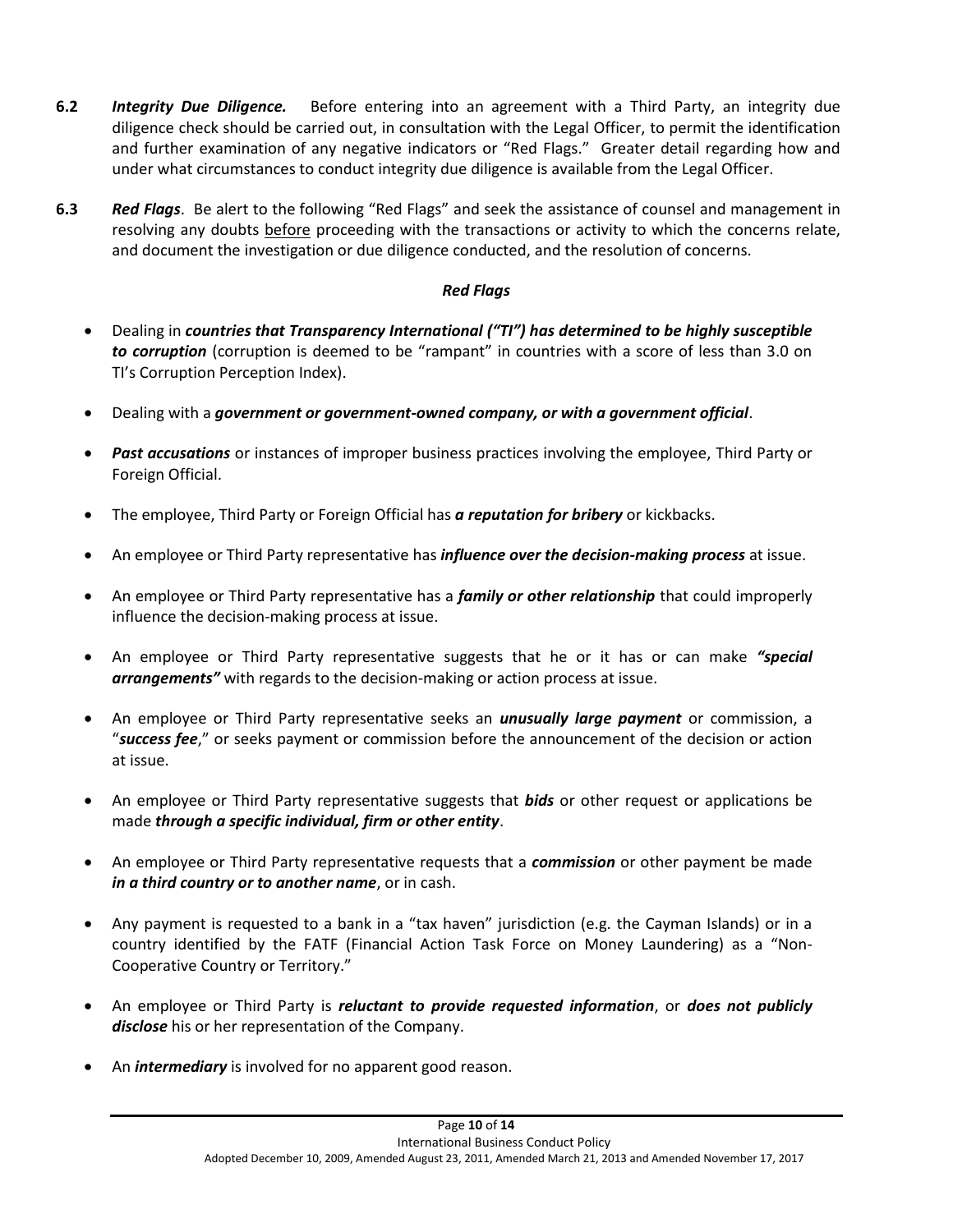A Third Party is *unwilling or reluctant to make requested representations*, agreements or certifications with respect to corrupt practices.

# **7. DILIGENCE REQUIRED IN CONNECTION WITH MERGERS AND ACQUISITIONS**

- **7.1** *Guidelines with Respect to Transactional Due Diligence*. Care and due diligence are required in connection with any merger, acquisition or investment involving the Company or one of its Controlled Subsidiaries and another company. This is because the Company, following the transaction, may be liable for improper actions taken prior to the transaction, and/or such actions, if discovered after the transaction, could impair the value of the investment or could cause reputational harm to the Company. Before entering into a merger or acquisition agreement, transactional due diligence specifically addressing anti-corruption compliance should be conducted, as appropriate under the circumstances, to permit the identification and further examination of any negative indicators or "red flags," such as those listed in Section [6](#page-10-0) above.
- **7.2** *Model Merger and Acquisition Contract Provisions.* Merger and acquisition agreements (including exploration and "farm in" agreements) entered into by the Company or one of its Controlled Subsidiaries should contain, as appropriate under the circumstances, representations and warranties relating to anti-corruption provided by the target the Company and/or the seller, as well as the right to terminate the contract if a material breach is discovered during any additional due diligence review period.

# <span id="page-12-0"></span>**8. FINANCIAL CONTROLS AND ACCOUNTING**

**8.1 General Policy**. The Company is committed to proper financial controls and accounting. Pursuant to the Company policies, compliance with financial controls, accounting systems and record keeping rules, policies and procedures is required at all times.

The Company and its Controlled Subsidiaries shall (1) make and keep books, records and accounts which, in reasonable detail, accurately and fairly reflect the transactions and dispositions of the assets of such the Company and (2) devise and maintain a system of internal accounting controls sufficient to provide for reasonable assurances that (a) transactions are executed in accordance with management's general or specific authorization; (b) transactions are recorded as necessary to permit preparation of financial statements in conformity with generally accepted accounting principles or any other criteria applicable to such statements and to maintain accountability for assets; (c) access to assets is permitted only in accordance with management's general or specific authorization; and (d) the recorded accountability for assets is compared with the existing assets at reasonable intervals and appropriate action is taken with respect to any differences. The terms "reasonable detail" and "reasonable assurances" mean such level of detail and degree of assurance as would satisfy prudent persons in the conduct of their own affairs.

This "books and records" program has three basic objectives: (1) books and records should reflect transactions in conformity with accepted methods of reporting economic events, (2) misrepresentation, concealment, falsification, circumvention, and other deliberate acts resulting in inaccurate financial books and records are unlawful and cannot be tolerated, and (3) transactions should be properly reflected on books and records in such a manner as to permit the preparation of financial statements in conformity with applicable accounting standards and other criteria applicable to such statements. Also,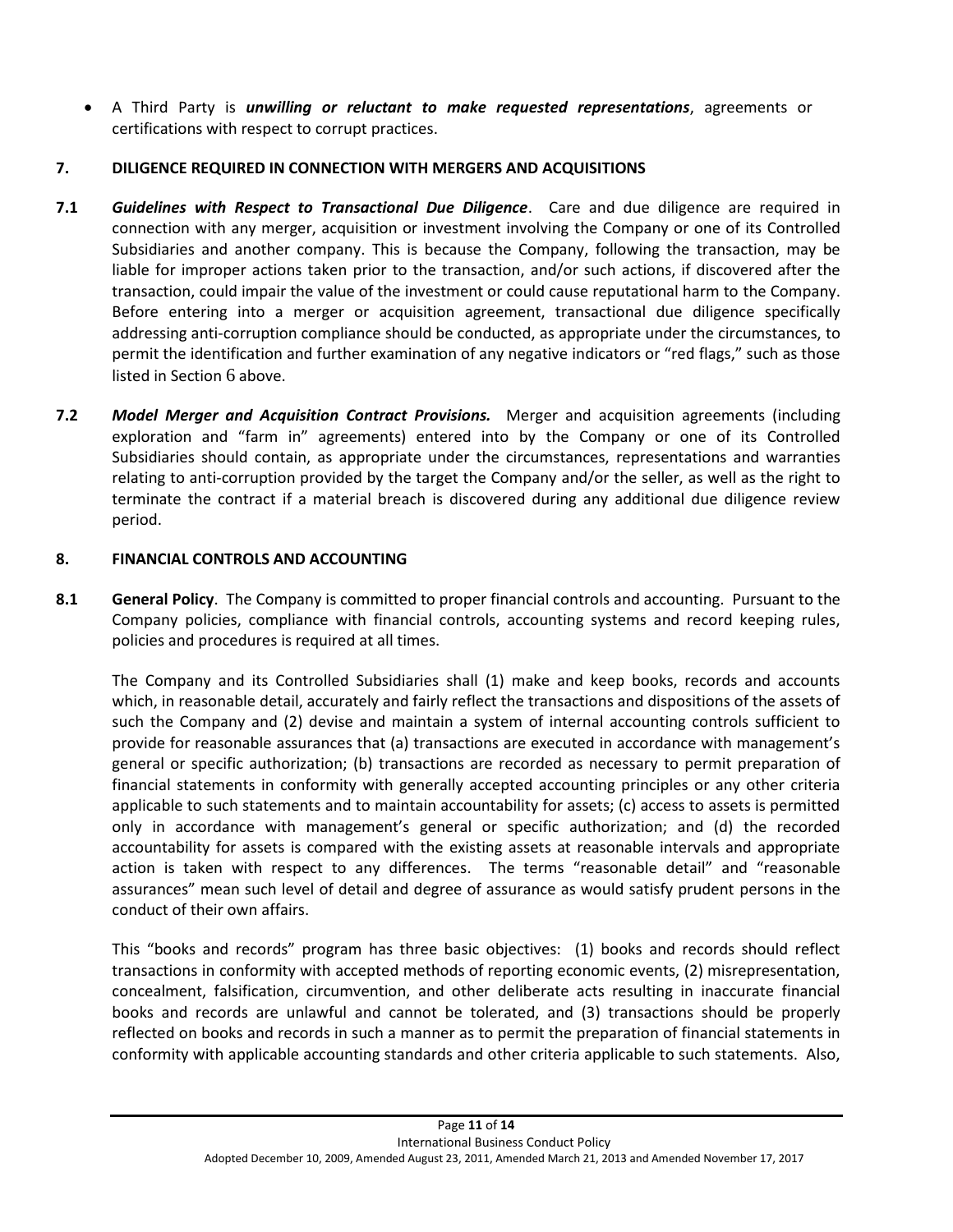the term "records" is broad, including virtually any tangible embodiment of information made or kept by a company that is within the scope of this Policy.

Accordingly:

- No secret or unrecorded fund or asset may be established or maintained for any purpose by the Company or any Controlled Subsidiary.
- No Company or any Controlled Subsidiary representative shall participate in circumventing accounting controls or in falsifying any account, book or record.
- All Company and Controlled Subsidiary employees and representatives must respond fully and truthfully to any questions from management and independent auditors.
- All payments or dispositions of assets of the Company and its Controlled Subsidiaries shall be made only in accordance with management's specific or general authorization.

The Company and its Controlled Subsidiaries, and all persons representing them as Directors or Officers of Non-Controlled Affiliates, shall use all reasonable efforts to ensure compliance by such Non-Controlled Affiliates with the financial control and accounting requirements of this Section 8, and shall request from such Non-Controlled Affiliates annual reports regarding compliance herewith.

- **8.2** *External Auditors*.The external auditors will be requested, as part of the normal fiscal year-end examination of financial statements, to inquire of management as to compliance with this Policy and in their annual communication with the AC include any findings indicating instances of non-compliance.
- **8.3** *Financial Controls and Accounting Compliance*. Compliance with this Section [8](#page-12-0), including periodic reporting by the CEO and CFO and annual reviews by the AC of the Board, shall be conducted as part of, and in accordance with, the requirements relating to financial controls and accounting generally, and as provided in applicable the Company policies.

# **9. COMPLIANCE AND TRAINING**

- **9.1** *Consequence of Failure to Comply*.Failure to comply with this Policy will be grounds for termination or other disciplinary action. The Company will terminate contracts with consultants, agents, representatives and any other Third Parties who are unwilling or unable to represent the corporation in a manner consistent with this Policy.
- <span id="page-13-0"></span>**9.2** *Training*. The Company and each Controlled Subsidiary shall conduct periodic training of employees and Third Parties reasonably designed to inform them of this Policy, assist them in understanding how this Policy would apply to situations and fact-patterns relevant to them and how to deal with situations in which conduct prohibited by this Policy may be solicited or encountered.

The Legal Officer shall identify (by job classification, business unit and/or location) those employees to receive such training and determine for each job classification, business unit, or location the frequency with which such training shall be repeated (which shall in any case be not less frequently than once every three years). The annual report by the Legal Officer to the CEO regarding compliance with this Policy shall also address the efficacy of the training required hereby.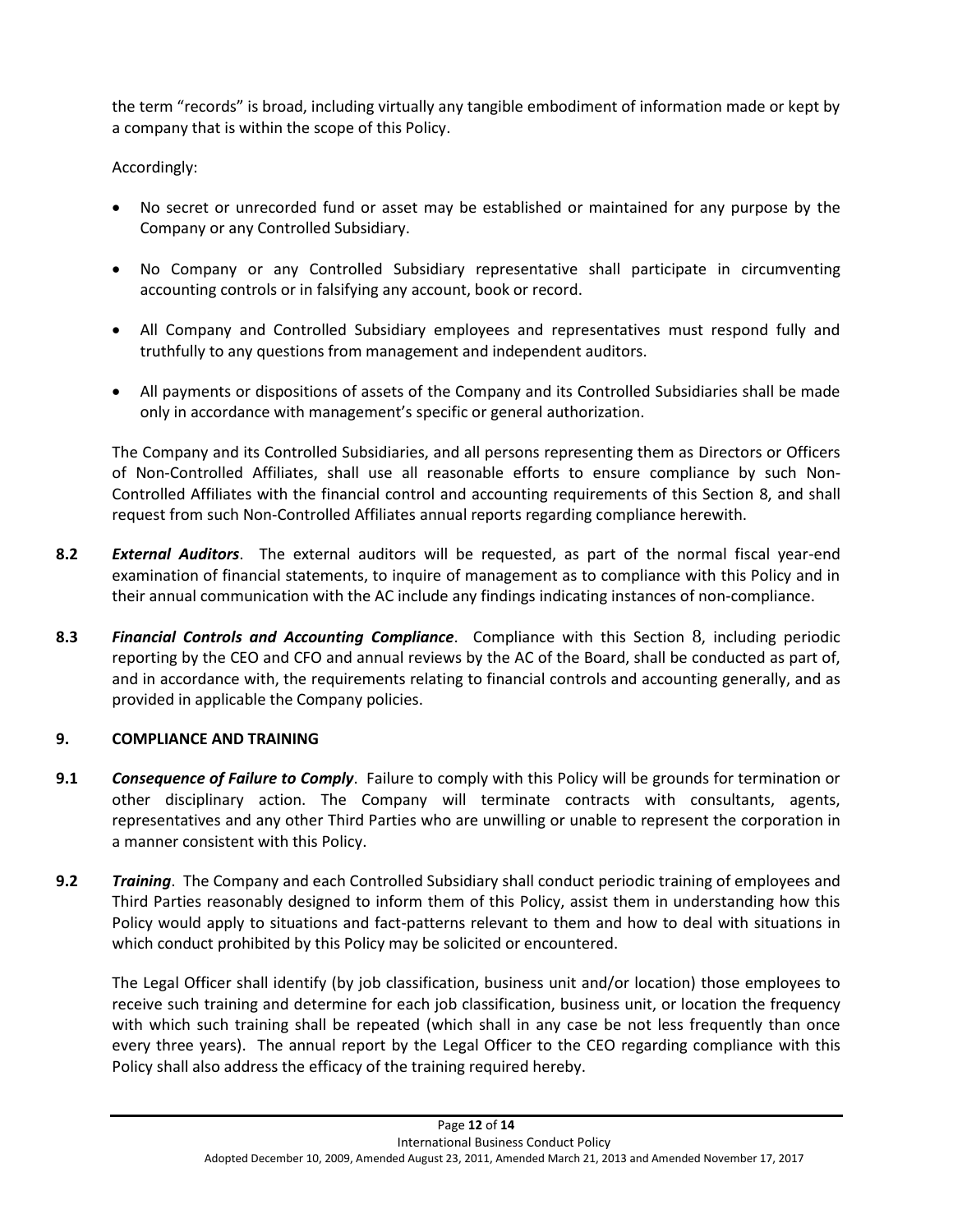- <span id="page-14-0"></span>**9.3** *Annual Certificate of Compliance*. Directors and Officers of the Company and its Controlled Subsidiaries, together with managers and employees designated from time to time by the Legal Officer, must certify at the commencement of their employment, and annually thereafter, that they have read this Policy and have complied with its provisions. If any Controlled Subsidiary maintains its own policy pursuant to Section [1](#page-2-0), then the annual compliance certifications thereunder should be provided to the designated compliance Officer under such policy, and such compliance Officer shall confirm to the Legal Officer that such certification has occurred and shall bring to his or her attention any compliance issues that have been discovered.
- **9.4** *Questions and Compliance Assistance*. Whenever questions arise in relation to this Policy, or a person requires assistance in complying with this Policy, such person shall always seek counsel from his/her supervisor and/or the Legal Officer. The Legal Officer shall be available to give advice on compliance with the principles and procedures outlined above.

*The key to compliance is consultation. When in doubt, consult your colleagues and supervisor. Do not make difficult judgement calls alone.* 

# <span id="page-14-1"></span>**10. DEALING WITH SUSPECTED VIOLATIONS**

**10.1** *Reporting and Complaints*. All employees shall report violations of this Policy of which they become aware. Any employee or other person may submit a complaint or concern regarding the matters covered by the Policy, in accordance with, and subject to the protections afforded by the Company's Handling of Complaints – Whistleblowing Policy (the "*Whistleblower Policy*"). The Company will not discharge, demote, suspend, threaten, harass or in any manner discriminate against any employee in the terms and conditions of employment based upon any lawful actions of such employee with respect to good faith reporting of concerns regarding compliance with this Policy.

Employees should address information on possible violations of this Policy (a) directly to the Legal Officer or (b) if they so wish, in any manner permitted under such Whistleblower Policy (which includes anonymous and confidential reporting). All complaints or concerns received by persons other than the Legal Officer shall promptly be reported in writing to the Legal Officer. The Legal Officer shall keep proper records of all reports and complaints received, regardless of whether formal investigations are initiated.

**10.2** *Internal Investigation*. The Legal Officer shall take swift action to investigate all allegations or suspicions of violations of this Policy. He/she shall be provided with all resources reasonably necessary for that investigation and shall engage independent external counsel if, in his/her judgement, that would aid the investigation.

Promptly following the receipt of a complaint or report of an alleged violation of this Policy, the Legal Officer shall complete his/her initial evaluation and make a preliminary decision on whether or not there is a sufficient likelihood that a violation of this Policy has occurred so as to merit further investigation.

If so, he/she shall initiate a formal investigation. Any formal investigation shall be prompt, thorough and impartial.

The Legal Officer should normally engage independent external counsel to assist in any such formal investigation.